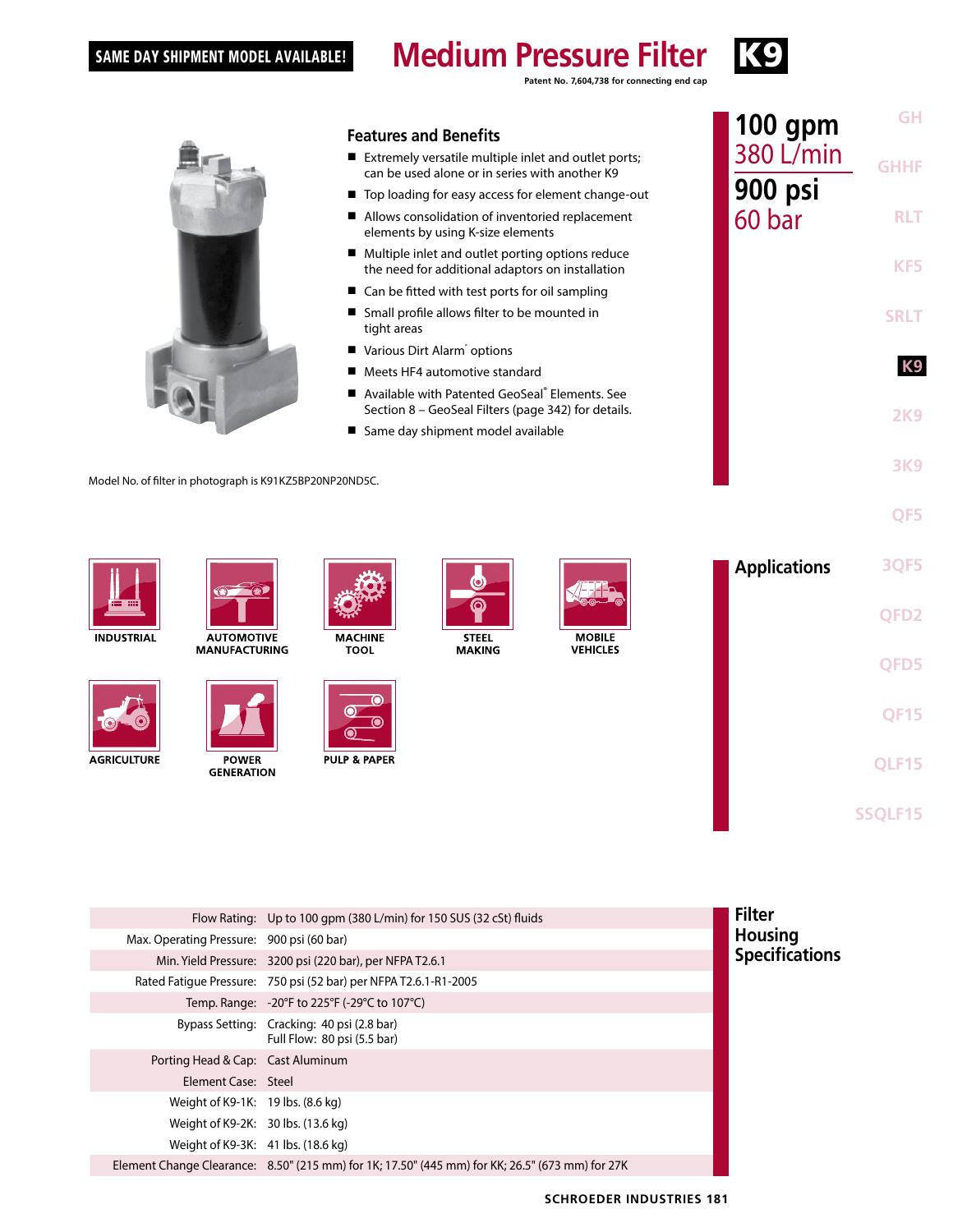

# SAME DAY SHIPMENT MODEL AVAILABLE!

**Patent No. 7,604,738 for connecting end cap** OPTIONAL<br>DIRT ALARM<br>D5C CAP INSTALLATION<br>TORQUE = 20 FT-LBS

**Medium Pressure Filter** 





This filter is available in additional porting options not explicitly shown here. Contact factory for details.

Metric dimensions in ( ).

IN

 $\frac{5}{130}$ 

 $\frac{1}{2}$  TK LENGTH = 14.95 (380)<br>  $\frac{2}{2}$  TK LENGTH = 24.36 (619)<br>  $\frac{3}{2}$  TK LENGTH = 33.76 (858)

**Element Performance Information Filtration Ratio Per ISO 4572/NFPA T3.10.8.8 Using automated particle counter (APC) calibrated per ISO 4402 Filtration Ratio per ISO 16889 Using APC calibrated per ISO 11171 Element ßx ≥ 75 ßx ≥ 100 ßx ≥ 200 ßx(c) ≥ 200 ßx(c) ≥ 1000** K3/KK3/27K3 6.8 7.5 10.0 N/A N/A K10/KK10/27K10 | 15.5 16.2 18.0 N/A N/A KZ1/KKZ1/27KZ1 <1.0 <1.0 <1.0 <4.0 +4.2 KZ3/KAS3/KKZ3/KKAS3/27KZ3/27KAS3 <1.0 <1.0 <2.0 <4.0 4.8 KZ5/KAS5/KKZ5/KKAS5/27KZ5/27KAS5 2.5 3.0 4.0 4.8 6.3 KZ10/KAS10/KKZ10/KKAS10/27KZ10/27KAS10 7.4 8.2 10.0 8.0 10.0 KZ25/KKZ25/27KZ25 18.0 20.0 22.5 19.0 24.0 KZW1 N/A N/A N/A <4.0 <4.0 KZW3/KKZW3 N/A N/A N/A 4.0 4.8 KZW5/KKZW5 N/A N/A N/A 5.1 6.4 KZW10/KKZW10 N/A N/A N/A 6.9 8.6 KZW25/KKZW25 N/A N/A N/A 15.4 18.5

OUT

| Dirt Holding | Element         |     | DHC (gm) Element |     | DHC (qm) Element | $DHC$ (gm) | Element      |    |        | DHC(qm) Element DHC(qm) |
|--------------|-----------------|-----|------------------|-----|------------------|------------|--------------|----|--------|-------------------------|
| Capacity     | K <sub>3</sub>  | 54  | KK3              | 108 | 27K3             | 162        |              |    |        |                         |
|              | K <sub>10</sub> | 44  | <b>KK10</b>      | 88  | 27K10            | 132        |              |    |        |                         |
|              | KZ1             | 112 | KKZ1             | 224 | 27KZ1            | 336        | KZW1         | 61 |        |                         |
|              | KZ3/KAS3        | 115 | KKZ3/KKAS3       | 230 | 27KZ3/27KAS3     | 345        | KZW3         | 64 | KKZW3  | 128                     |
|              | KZ5/KAS5        | 119 | KKZ5/KKAS5       | 238 | 27KZ5/27KAS5     | 357        | KZW5         | 63 | KKZW5  | 126                     |
|              | KZ10/KAS10      | 108 | KKZ10/KKAS10     | 216 | 27KZ10/27KAS10   | 324        | KZW10        | 57 | KKZW10 | 114                     |
|              | <b>KZ25</b>     | 93  | KKZ25            | 186 | 27KZ25           | 279        | <b>KZW25</b> | 79 | KKZW25 | 158                     |
|              |                 |     |                  |     |                  |            |              |    |        |                         |

Element Collapse Rating: 150 psid (10 bar) for standard elements Flow Direction: Outside In

Element Nominal Dimensions: K: 3.9" (99 mm) O.D. x 9.0" (230 mm) long

KK: 3.9" (99 mm) O.D. x 18.0" (460 mm) long

27K: 3.9" (99 mm) O.D. x 27.0" (690 mm) long

#### **182 SCHROEDER INDUSTRIES**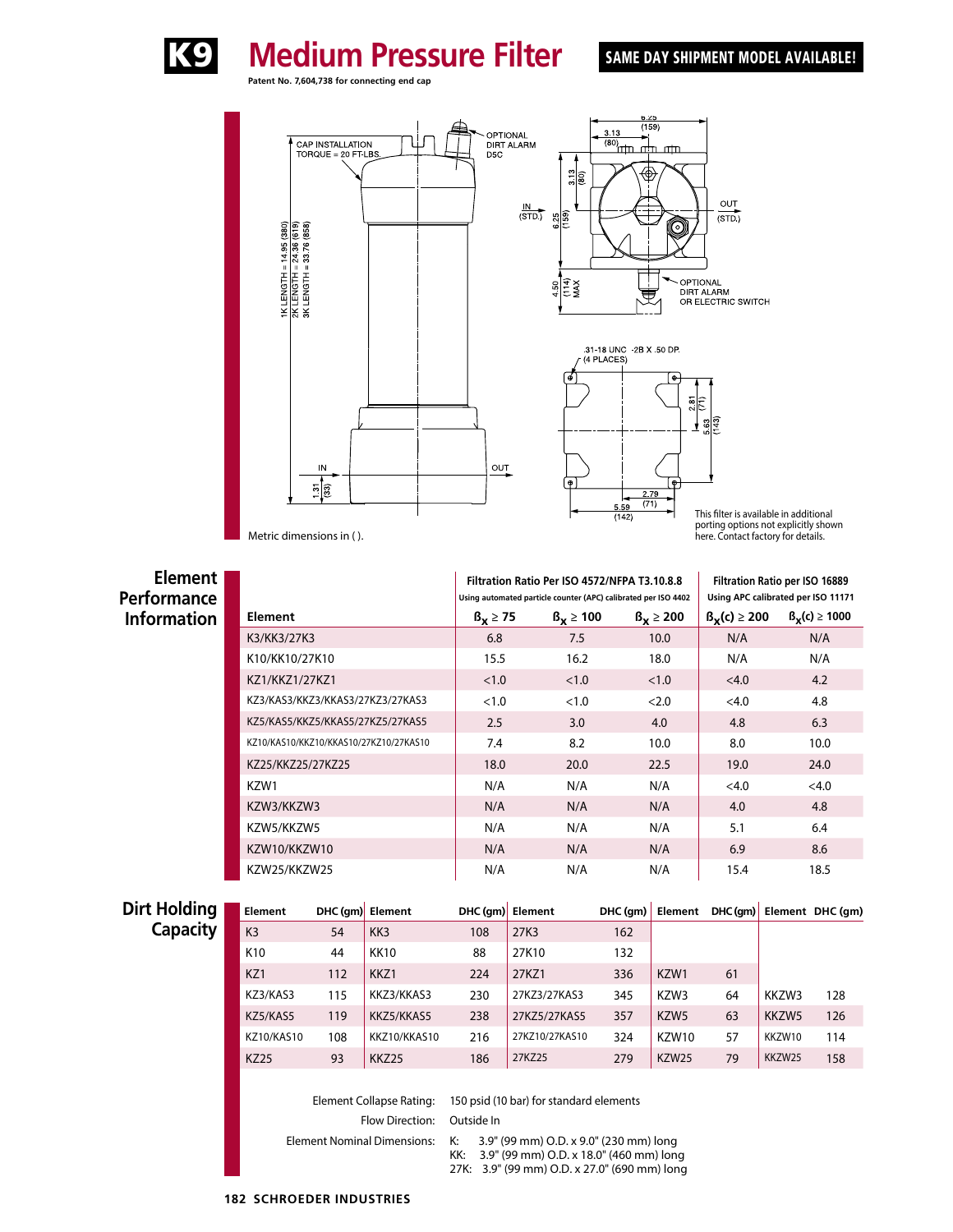# **Medium Pressure Filter** K<sup>9</sup>

**Patent No. 7,604,738 for connecting end cap**

| Type Fluid Appropriate Schroeder Media                                                                                                                                                                                                                                          |                                                                                                           |                 |                                                                                                                                                                                                                                                                                         |                                                                                                                                |            |                                    | <b>Fluid</b>                                                      | <b>GH</b>                          |              |
|---------------------------------------------------------------------------------------------------------------------------------------------------------------------------------------------------------------------------------------------------------------------------------|-----------------------------------------------------------------------------------------------------------|-----------------|-----------------------------------------------------------------------------------------------------------------------------------------------------------------------------------------------------------------------------------------------------------------------------------------|--------------------------------------------------------------------------------------------------------------------------------|------------|------------------------------------|-------------------------------------------------------------------|------------------------------------|--------------|
| Petroleum Based Fluids All E media (cellulose), Z-Media and ASP <sup>®</sup> media (synthetic)                                                                                                                                                                                  |                                                                                                           |                 |                                                                                                                                                                                                                                                                                         |                                                                                                                                |            | Compatibility                      |                                                                   |                                    |              |
| High Water Content All Z-Media <sup>®</sup> (synthetic), 3, 5 and 10 µ ASP <sup>®</sup> media (synthetic)                                                                                                                                                                       |                                                                                                           |                 |                                                                                                                                                                                                                                                                                         |                                                                                                                                |            |                                    | <b>GHHF</b>                                                       |                                    |              |
| Invert Emulsions 10 and 25 $\mu$ Z-Media <sup>®</sup> (synthetic), 10 $\mu$ ASP <sup>®</sup> media (synthetic)                                                                                                                                                                  |                                                                                                           |                 |                                                                                                                                                                                                                                                                                         |                                                                                                                                |            |                                    |                                                                   |                                    |              |
| Water Glycols 3, 5, 10 and 25 µ Z-Media <sup>®</sup> (synthetic), 3, 5 and 10 µ ASP <sup>®</sup> media (synthetic)                                                                                                                                                              |                                                                                                           |                 |                                                                                                                                                                                                                                                                                         |                                                                                                                                |            |                                    |                                                                   |                                    |              |
| Phosphate Esters All Z-Media <sup>®</sup> (synthetic) with H (EPR) seal designation and 3 and 10 $\mu$<br>E media (cellulose) with H (EPR) seal designation, 3, 5 and 10 $\mu$ ASP <sup><math>\circ</math></sup> media (synthetic)                                              |                                                                                                           |                 |                                                                                                                                                                                                                                                                                         |                                                                                                                                |            |                                    |                                                                   | <b>RLT</b>                         |              |
| Skydrol $3, 5, 10$ and 25 $\mu$ Z-Media (synthetic) with H.5 seal designation and W media (water<br>removal) with H.5 seal designation (EPR seals and stainless steel wire mesh in element,<br>and light oil coating on housing exterior), 3, 5 and 10 µ ASP° Media (synthetic) |                                                                                                           |                 |                                                                                                                                                                                                                                                                                         |                                                                                                                                |            |                                    | Skydrol <sup>®</sup> is a registered<br>trademark of Solutia Inc. | KF <sub>5</sub>                    |              |
| Pressure                                                                                                                                                                                                                                                                        | Element<br>Series                                                                                         | Part No.        |                                                                                                                                                                                                                                                                                         | Element selections are predicated on the use of 150 SUS (32 cSt)<br>petroleum based fluid and a 40 psi (2.8 bar) bypass valve. |            |                                    |                                                                   | <b>Element</b><br><b>Selection</b> | <b>SRLT</b>  |
|                                                                                                                                                                                                                                                                                 |                                                                                                           | K3              |                                                                                                                                                                                                                                                                                         | 1K3                                                                                                                            |            | $2K3^{\dagger}$                    | 3K3                                                               | Based on                           |              |
|                                                                                                                                                                                                                                                                                 | Е<br>Media                                                                                                | K10             |                                                                                                                                                                                                                                                                                         | 1K10                                                                                                                           |            |                                    |                                                                   | <b>Flow Rate</b>                   | <b>K9</b>    |
|                                                                                                                                                                                                                                                                                 |                                                                                                           | K <sub>25</sub> |                                                                                                                                                                                                                                                                                         | 1K <sub>25</sub>                                                                                                               |            |                                    |                                                                   |                                    |              |
| To                                                                                                                                                                                                                                                                              |                                                                                                           | KZ1             |                                                                                                                                                                                                                                                                                         | 1KZ1                                                                                                                           |            | $2KZ1$ <sup>+</sup>                |                                                                   |                                    | <b>2K9</b>   |
| 900 psi<br>$(60 \text{ bar})$                                                                                                                                                                                                                                                   |                                                                                                           | KZ3             |                                                                                                                                                                                                                                                                                         | 1KZ3/KAS3/KKZ3/27KAS3                                                                                                          |            |                                    |                                                                   |                                    |              |
|                                                                                                                                                                                                                                                                                 | Z-                                                                                                        | KZ5             |                                                                                                                                                                                                                                                                                         | 1KZ5/KAS5/KKZ5/27KAS5                                                                                                          |            |                                    |                                                                   |                                    | <b>3K9</b>   |
|                                                                                                                                                                                                                                                                                 | Media <sup>®</sup>                                                                                        | <b>KZ10</b>     |                                                                                                                                                                                                                                                                                         | 1KZ10/KAS10/KKZ10/27KAS10                                                                                                      |            |                                    |                                                                   |                                    |              |
|                                                                                                                                                                                                                                                                                 |                                                                                                           | <b>KZ25</b>     |                                                                                                                                                                                                                                                                                         | 1KZ25                                                                                                                          |            |                                    |                                                                   |                                    | QF5          |
|                                                                                                                                                                                                                                                                                 |                                                                                                           | gpm             | 20<br>0                                                                                                                                                                                                                                                                                 | 40                                                                                                                             | 60         | 80                                 | 100                                                               |                                    |              |
|                                                                                                                                                                                                                                                                                 | Flow                                                                                                      | (L/min)         | 50<br>0                                                                                                                                                                                                                                                                                 | 150                                                                                                                            |            | 250                                | 380                                                               |                                    | <b>30F5</b>  |
|                                                                                                                                                                                                                                                                                 | Same flow rate applies.                                                                                   |                 | tDouble and triple stacking of K-size elements can be replaced by single KK & 27K elements, respectively.<br>Shown above are the elements most commonly used in this housing.<br>Note: Contact factory regarding use of E media in High Water Content, Invert Emulsion and Water Glycol |                                                                                                                                |            |                                    |                                                                   |                                    | QFD2         |
| $\Delta \textbf{P}_{\text{housing}}$                                                                                                                                                                                                                                            | K9 $\Delta$ P <sub>housing</sub> for fluids with sp gr = 0.86:                                            |                 | Applications. For more information, refer to Fluid compatibility: Fire Resistant Fluids, page 21 and 22.                                                                                                                                                                                | $\Delta P_{element}$<br>$\Delta P_{element}$ = flow x element $\Delta P$ factor x viscosity factor                             |            |                                    |                                                                   | <b>Pressure</b><br><b>Drop</b>     | QFD5         |
| (50)                                                                                                                                                                                                                                                                            | (150)                                                                                                     | (250)           | Flow (L/min)                                                                                                                                                                                                                                                                            |                                                                                                                                |            | El. ΔP factors @ 150 SUS (32 cSt): |                                                                   | <b>Information</b>                 |              |
| 10                                                                                                                                                                                                                                                                              |                                                                                                           |                 |                                                                                                                                                                                                                                                                                         |                                                                                                                                |            |                                    |                                                                   |                                    |              |
| 8                                                                                                                                                                                                                                                                               |                                                                                                           |                 | (350)                                                                                                                                                                                                                                                                                   |                                                                                                                                | 1Κ         | 2К                                 | 3К                                                                | Based on                           | <b>QF15</b>  |
|                                                                                                                                                                                                                                                                                 |                                                                                                           |                 |                                                                                                                                                                                                                                                                                         | K3                                                                                                                             | .25        | .12                                | .08                                                               | <b>Flow Rate</b>                   |              |
| Σä<br>$\mathbf{r}$                                                                                                                                                                                                                                                              |                                                                                                           |                 | (0.50)                                                                                                                                                                                                                                                                                  | K <sub>10</sub>                                                                                                                | .09        | .05                                | .03                                                               | and Viscosity                      | <b>QLF15</b> |
| (0.25)                                                                                                                                                                                                                                                                          |                                                                                                           |                 |                                                                                                                                                                                                                                                                                         | K25<br>KZ1                                                                                                                     | .02<br>.20 | .01<br>.10                         | .01<br>.05                                                        |                                    |              |
|                                                                                                                                                                                                                                                                                 |                                                                                                           |                 | $\Delta P$ (bar)                                                                                                                                                                                                                                                                        | KZ3/KAS3                                                                                                                       | .10        | .05                                | .03                                                               |                                    |              |
|                                                                                                                                                                                                                                                                                 |                                                                                                           |                 |                                                                                                                                                                                                                                                                                         | KZ5/KAS5<br><b>KZ10/KAS10</b>                                                                                                  | .08<br>.05 | .04<br>.03                         | .02<br>.02                                                        |                                    |              |
|                                                                                                                                                                                                                                                                                 |                                                                                                           |                 |                                                                                                                                                                                                                                                                                         | <b>KZ25</b>                                                                                                                    | .04        | .02                                | .01                                                               |                                    |              |
|                                                                                                                                                                                                                                                                                 | 20<br>40                                                                                                  | 80<br>60        | 100                                                                                                                                                                                                                                                                                     |                                                                                                                                | <u> 1К</u> | 2K                                 |                                                                   |                                    |              |
|                                                                                                                                                                                                                                                                                 | Flow gpm                                                                                                  |                 |                                                                                                                                                                                                                                                                                         | KZW1                                                                                                                           | .43        |                                    |                                                                   |                                    |              |
|                                                                                                                                                                                                                                                                                 | sp $qr = specific$ gravity                                                                                |                 |                                                                                                                                                                                                                                                                                         | KZW3                                                                                                                           | .32        | .16                                |                                                                   |                                    |              |
|                                                                                                                                                                                                                                                                                 | Sizing of elements should be based on element flow<br>information provided in the Element Selection chart |                 |                                                                                                                                                                                                                                                                                         | KZW5<br>KZW10                                                                                                                  | .28<br>.23 | .14<br>.12                         |                                                                   |                                    |              |
| above.                                                                                                                                                                                                                                                                          |                                                                                                           |                 |                                                                                                                                                                                                                                                                                         | <b>KZW25</b>                                                                                                                   | .14        | .07                                |                                                                   |                                    |              |
|                                                                                                                                                                                                                                                                                 | $\Delta P_{\text{filter}} = \Delta P_{\text{housing}} + \Delta P_{\text{element}}$                        |                 |                                                                                                                                                                                                                                                                                         | If working in units of bars & L/min, divide above factor by 54.9.                                                              |            |                                    |                                                                   |                                    |              |
| <b>Exercise:</b>                                                                                                                                                                                                                                                                | Determine ∆P at 80 gpm (303 L/min) for<br>K93KZ3BP20NP20ND5C using 200 SUS (44 cSt) fluid.                |                 |                                                                                                                                                                                                                                                                                         | Viscosity factor: Divide viscosity by 150 SUS (32 cSt).                                                                        |            |                                    |                                                                   |                                    |              |
| Solution:                                                                                                                                                                                                                                                                       |                                                                                                           |                 |                                                                                                                                                                                                                                                                                         |                                                                                                                                |            |                                    |                                                                   |                                    |              |
| $\Delta P_{\text{housing}}$                                                                                                                                                                                                                                                     | $= 6.0$ psi [.41 bar]                                                                                     |                 |                                                                                                                                                                                                                                                                                         |                                                                                                                                |            |                                    |                                                                   |                                    |              |
| $\Delta P_{\rm element}$                                                                                                                                                                                                                                                        | $= 80$ x .03 x (200÷150) = 3.2 psi                                                                        |                 |                                                                                                                                                                                                                                                                                         |                                                                                                                                |            |                                    |                                                                   |                                    |              |
|                                                                                                                                                                                                                                                                                 | $=$ [303 x (.03÷54.9) x (44÷32) = .23 bar]                                                                |                 |                                                                                                                                                                                                                                                                                         |                                                                                                                                |            |                                    |                                                                   |                                    |              |
| $\Delta \mathsf{P}_{\mathsf{total}}$                                                                                                                                                                                                                                            | $= 6.0 + 3.2 = 9.2$ psi<br>or                                                                             |                 |                                                                                                                                                                                                                                                                                         |                                                                                                                                |            |                                    |                                                                   |                                    |              |

$$
= [.41 + .23 = .64 \text{ bar}]
$$